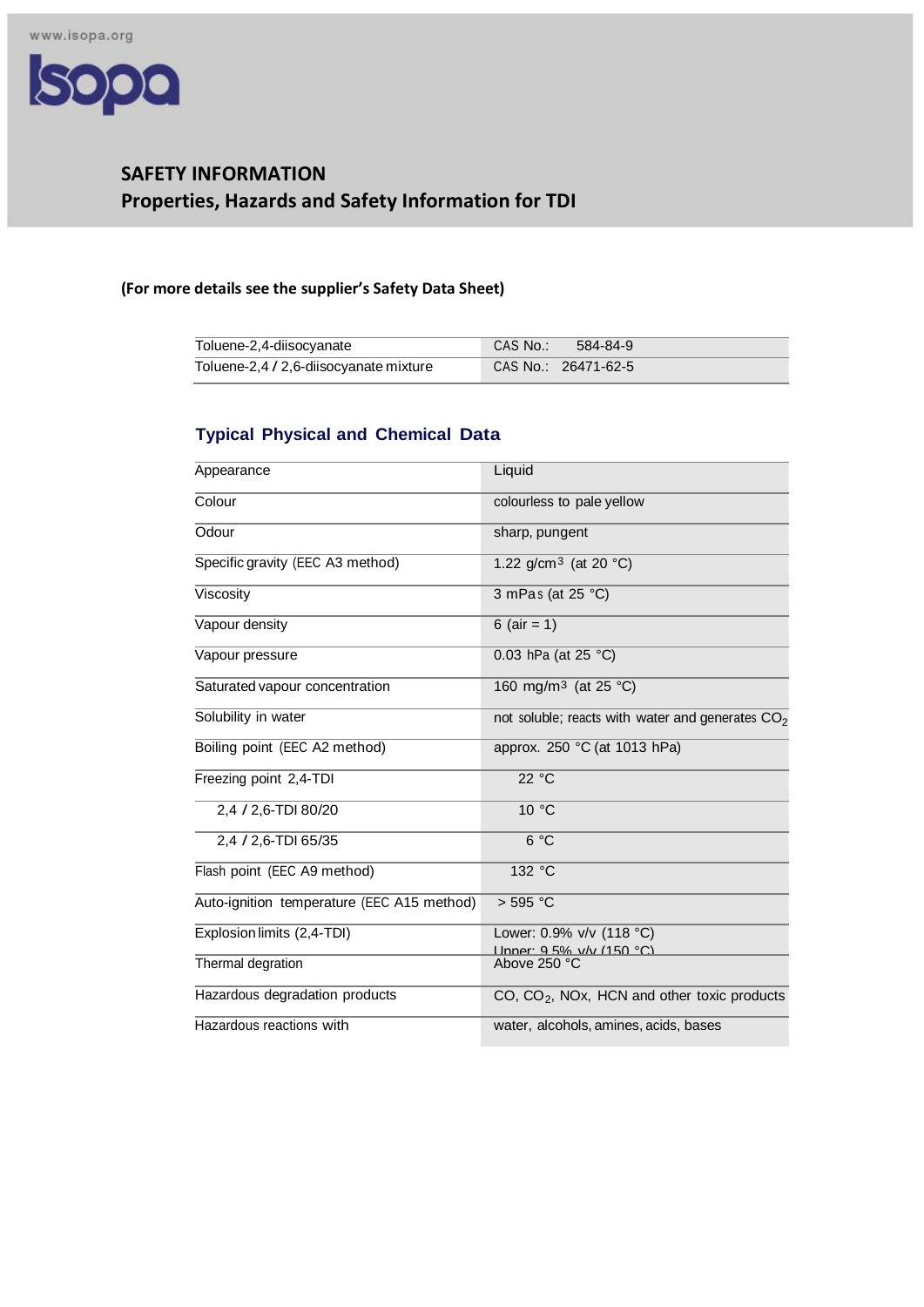### **CLASSIFICATION AND LABELLING ACCORDING TO REGULATION (EC) No 1272/2008 OF THE EUROPEAN PARLIAMENT AND OF THE COUNCIL**

**of 16 December 2008 on classification, labelling and packaging of substances and mixtures, as amended up to third Adaptation to Technical Progress COMMISSION REGULATION (EU) No 618/2012**

| <b>Signal word</b>       |                                                                            |  |
|--------------------------|----------------------------------------------------------------------------|--|
| Danger                   |                                                                            |  |
| Labelling                |                                                                            |  |
| Hazard<br>symbol         | GHS06: skull and crossbones                                                |  |
|                          | GHS08: health hazard                                                       |  |
| Chemical                 | Toluene-2,4-di-isocyanate<br>(4-methyl-m-phenylene diisocyanate)           |  |
| name                     |                                                                            |  |
|                          |                                                                            |  |
| <b>Hazard Statements</b> |                                                                            |  |
| H330                     | Fatal if inhaled.                                                          |  |
| H <sub>315</sub>         | Causes skin irritation.                                                    |  |
| H319                     | Causes serious eye irritation.                                             |  |
| H334                     | May cause allergy or asthma symptoms or breathing difficulties if inhaled. |  |
| H317                     | May cause an allergic skin reaction.                                       |  |
| H351                     | Suspected of causing cancer.                                               |  |
| H335                     | May cause respiratory irritation.                                          |  |
| H412                     | Harmful to aquatic life with long lasting effects.                         |  |
|                          |                                                                            |  |

#### **Precautionary Statements**

| P273        | Avoid release to the environment                                             |
|-------------|------------------------------------------------------------------------------|
| P280        | Wear protective gloves/protective clothing/eye protection.                   |
| P284        | Wear respiratory protection.                                                 |
| P308 + P313 | If exposed or concerned: Get medical advice/attention                        |
| P403+P233   | Store in well-ventilated place. Keep container tightly closed                |
| P501        | Dispose of contents/container to hazardous or special waste collection point |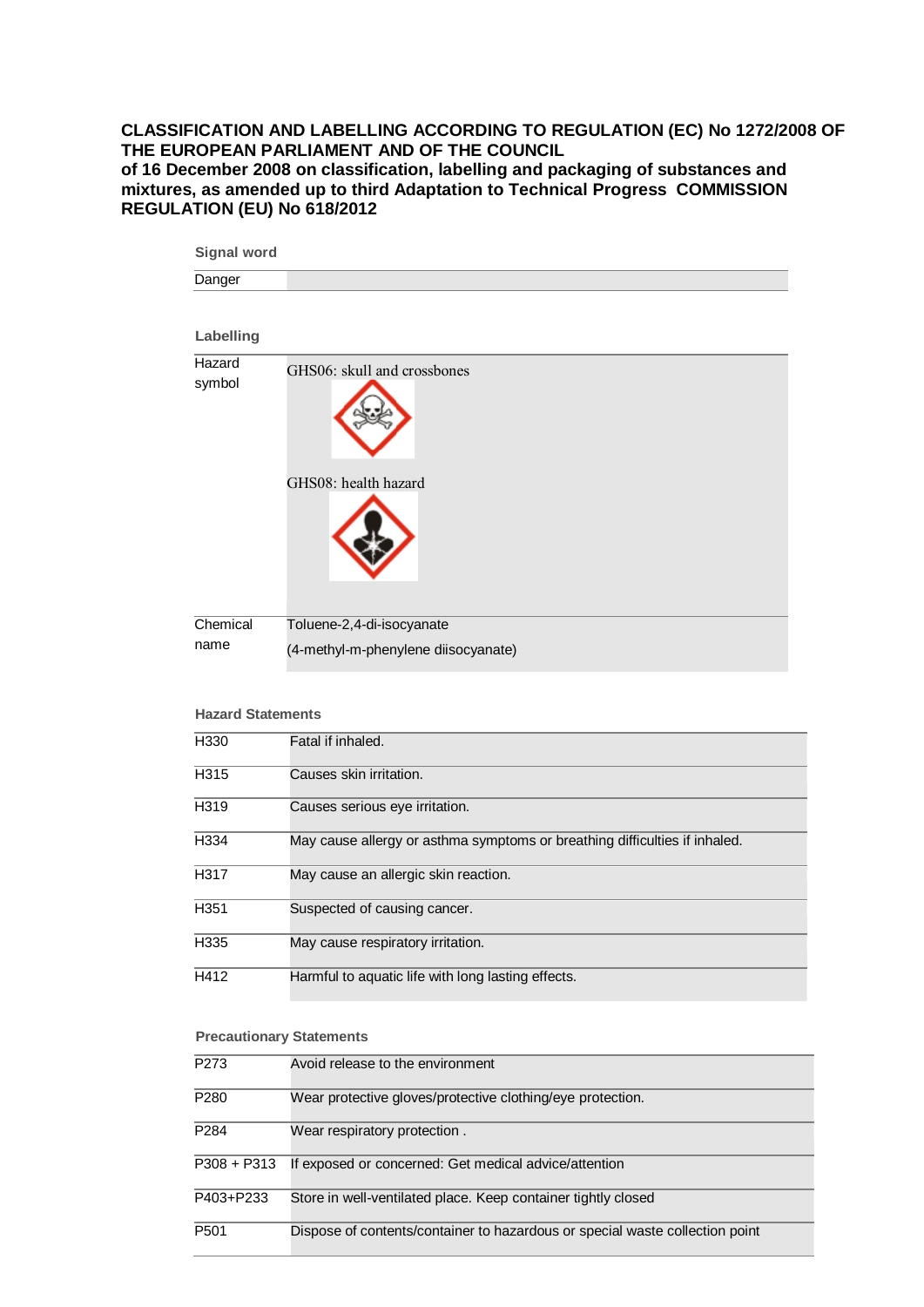**Additional labeling requirements (CLP supplemental hazard statement) :**

EUH204 Contains isocyanates. May produce an allergic reaction.

## **CLASSIFICATION AND LABELLING ACCORDING TO COUNCIL DIRECTIVE 67/548/EEC 31st ADAPATION**

| <b>Indication of danger</b> |                                                                                                                      |  |
|-----------------------------|----------------------------------------------------------------------------------------------------------------------|--|
| T+ Very toxic               |                                                                                                                      |  |
|                             |                                                                                                                      |  |
| Labelling                   |                                                                                                                      |  |
| Hazard                      |                                                                                                                      |  |
| symbol                      |                                                                                                                      |  |
| Chemical                    | Toluene-2,4-di-isocyanate                                                                                            |  |
| name                        | (4-methyl-m-phenylene diisocyanate)                                                                                  |  |
| <b>Risk phrases</b>         |                                                                                                                      |  |
| R40                         | Limited evidence of a carcinogenic effect                                                                            |  |
| R <sub>26</sub>             | Very toxic by inhalation                                                                                             |  |
| R42/43                      | May cause sensitization by inhalation and skin contact                                                               |  |
| R36/37/38                   | Irritating to eyes, respiratory system and skin                                                                      |  |
| R52/53                      | Harmful to aquatic organisms, may cause long-term adverse effects in the aquatic<br>environment                      |  |
| Safety phrases              |                                                                                                                      |  |
| S1/2                        | Keep locked up and out of reach of children                                                                          |  |
| S <sub>23</sub>             | Do not breathe gas/fumes/vapour/spray (appropriate wording to be specified by<br>the manufacturer) (vapour or spray) |  |
| S36/37                      | Wear suitable protective clothing and gloves                                                                         |  |
| S45                         | In case of accident or if you feel unwell, seek medical advice immediately (show<br>the label where possible)        |  |

S61 Avoid release to the environment. Refer to special instructions/ safety data sheets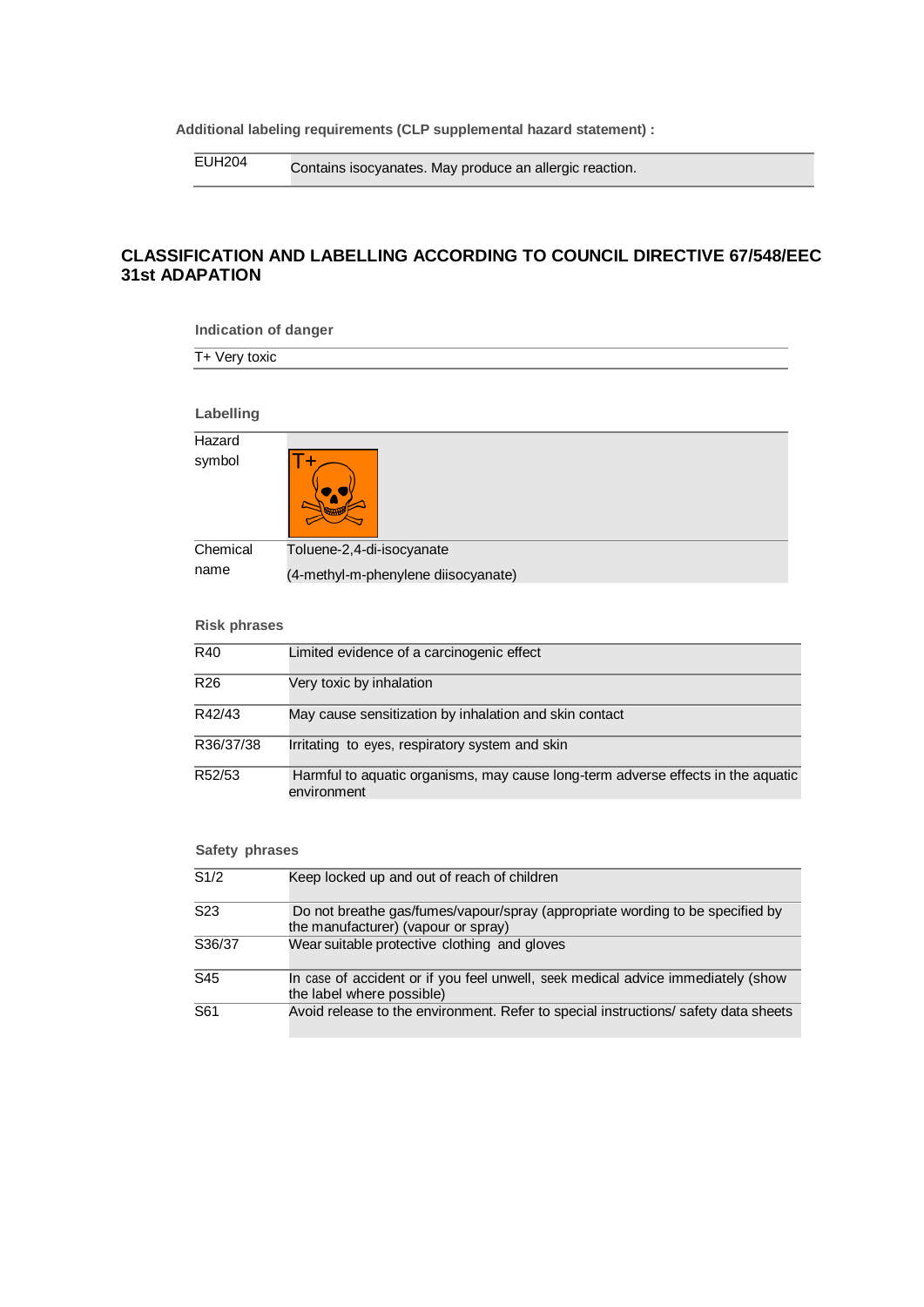## **Toxicology / Health Hazard Data**

**Short- Term Exposure**

| Inhalation   | $LC_{50}$ (4 hours rat): 100 - 360 mg/m <sup>3</sup> (aerosol and vapour).                                                                                                                                                                                                                                                                                                                                                                        |  |
|--------------|---------------------------------------------------------------------------------------------------------------------------------------------------------------------------------------------------------------------------------------------------------------------------------------------------------------------------------------------------------------------------------------------------------------------------------------------------|--|
|              | Vapour and aerosols can cause severe irritation of the respiratory tract with a<br>burning sensation to the nose and throat. High exposure concentration can<br>result in inflammation of lung tissue and fluid in the lungs. In hyper-reactive or<br>hyper-sensitive people very low concentrations may lead to bronchoconstriction<br>(asthmatic signs and symptoms).<br>The onset of symptoms may be delayed for several hours after exposure. |  |
| Eye contact  | May cause irritation and reversible corneal injury. Vapours may irritate eyes.                                                                                                                                                                                                                                                                                                                                                                    |  |
| Skin contact | Dermal LD <sub>50</sub> (rabbit) >9000 mg/kg. According to human experience, the<br>material may cause moderate irritation.<br>Animal studies have shown that skin contact, with MDI / TDI, may play a role<br>in respiratory sensitisation. This emphasises the need to ensure protective<br>clothing and gloves be worn when handling diisocyanate products.                                                                                    |  |
| Ingestion    | Single dose oral toxicity is low: $LD_{50}$ (oral rat) >5000 mg/kg.                                                                                                                                                                                                                                                                                                                                                                               |  |
|              | Ingestion may cause irritation to the gastro-intestinal tract.                                                                                                                                                                                                                                                                                                                                                                                    |  |

#### **Repeated and Long-Term Exposure**

| Inhalation &                                                                 | May cause sensitisation by inhalation. Chronic exposure by inhalation              |  |
|------------------------------------------------------------------------------|------------------------------------------------------------------------------------|--|
| may result in permanent decrease in lung function. May cause<br>skin contact |                                                                                    |  |
|                                                                              | sensitisation by skin contact.                                                     |  |
| Carcino-                                                                     | Long term inhalation studies (rat, mouse) reveal no indications of carcinogenic    |  |
| genicity                                                                     | potential; intragastric intubation of high and toxic doses of TDI led to increased |  |
|                                                                              | incidence of tumours. However since intra gastric intubation is not                |  |
|                                                                              | an occupational route of exposure, the inhalation study is of more biological      |  |
|                                                                              | relevance to man. Industrial experience in humans has not shown any link between   |  |
|                                                                              | TDI exposure and cancer development.                                               |  |
| Reproductive                                                                 | There is no observation or demonstration of adverse effects of TDI on              |  |
| Toxicity                                                                     | reproduction. TDI has shown not to induce birth defects.                           |  |
|                                                                              |                                                                                    |  |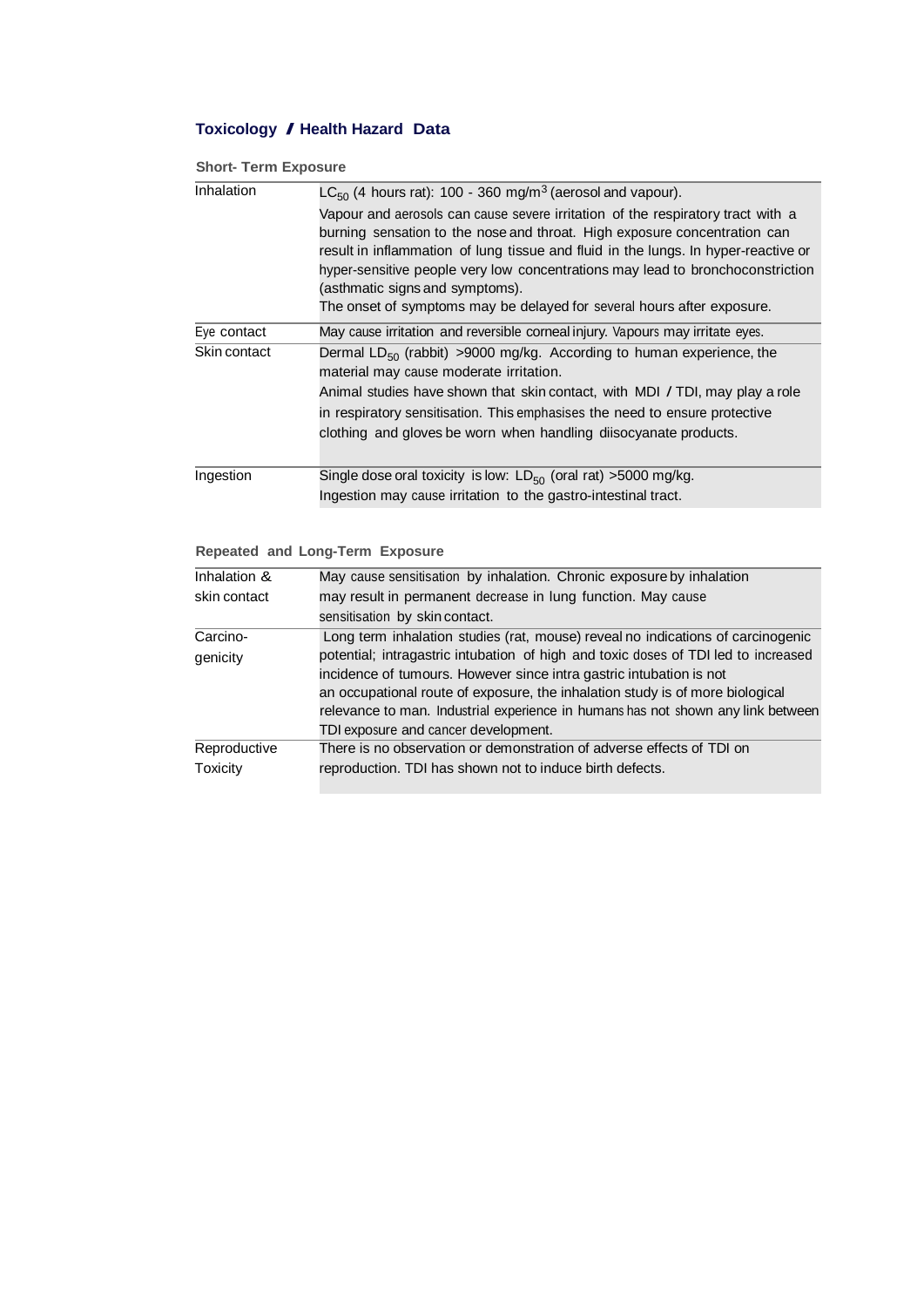#### **First Aid Procedures**

| Inhalation     | Remove to fresh air. If not breathing, give artificial respiration. If breathing is<br>difficult, oxygen should be administered by qualified personnel. Call a physician<br>or transport to medical facility. |
|----------------|---------------------------------------------------------------------------------------------------------------------------------------------------------------------------------------------------------------|
|                | Exposed persons should be kept under medical observation for at least 48 hours<br>because delayed effects may occur.                                                                                          |
| Eye contact    | In case of contact with eyes, rinse immediately with plenty of water for not                                                                                                                                  |
|                | less than 10 minutes and seek medical advice.                                                                                                                                                                 |
| Skin contact   | Remove contaminated clothing. Immediate washing after skin exposure is                                                                                                                                        |
|                | important. Wash skin with warm water using soap. An MDI study has                                                                                                                                             |
|                | demonstrated that a polyglycol-based skin cleanser or corn oil may be more                                                                                                                                    |
|                | effective than soap and water. This may also apply to TDI.                                                                                                                                                    |
| Ingestion      | DO NOT INDUCE VOMITING. Wash out the mouth with water; do not                                                                                                                                                 |
|                | swallow. Obtain medical attention immediately.                                                                                                                                                                |
| Advice to      | TDI containing compositions are respiratory irritants and potential                                                                                                                                           |
| Physicians     | respiratory and skin sensitisers. Treatment is essentially symptomatic for                                                                                                                                    |
|                | primary irritations or bronchospasm. Exposed persons should be kept                                                                                                                                           |
|                | under medical observation for at least 48 hours because delayed effects                                                                                                                                       |
|                | may occur.                                                                                                                                                                                                    |
|                |                                                                                                                                                                                                               |
| <b>Ecology</b> |                                                                                                                                                                                                               |
|                | Ecotoxicology Measured ecotoxicity is that of hydrolysed product, generally under                                                                                                                             |
|                | conditions maximizing production of soluble species. The observed                                                                                                                                             |
|                | ecotoxicity to fish, bacteria and invertebrates is low / slight and to worms                                                                                                                                  |
|                | and plants is very low. Harmful to aquatic organisms.                                                                                                                                                         |
|                | May cause long-term adverse effects in the aquatic environment.                                                                                                                                               |
| Degradation    | Reacts with water to form, predominantly insoluble polyureas, which                                                                                                                                           |
|                | are chemically and biologically inert. Conversion to soluble products,                                                                                                                                        |
|                | including toluene diamine, is only appreciable under well-dispersed,                                                                                                                                          |
|                | low concentration conditions more typical of laboratory tests than of                                                                                                                                         |
|                | environmental spillages. In air, the predominant degradation process                                                                                                                                          |
|                | is OH radical attack and is relatively rapid.                                                                                                                                                                 |
|                |                                                                                                                                                                                                               |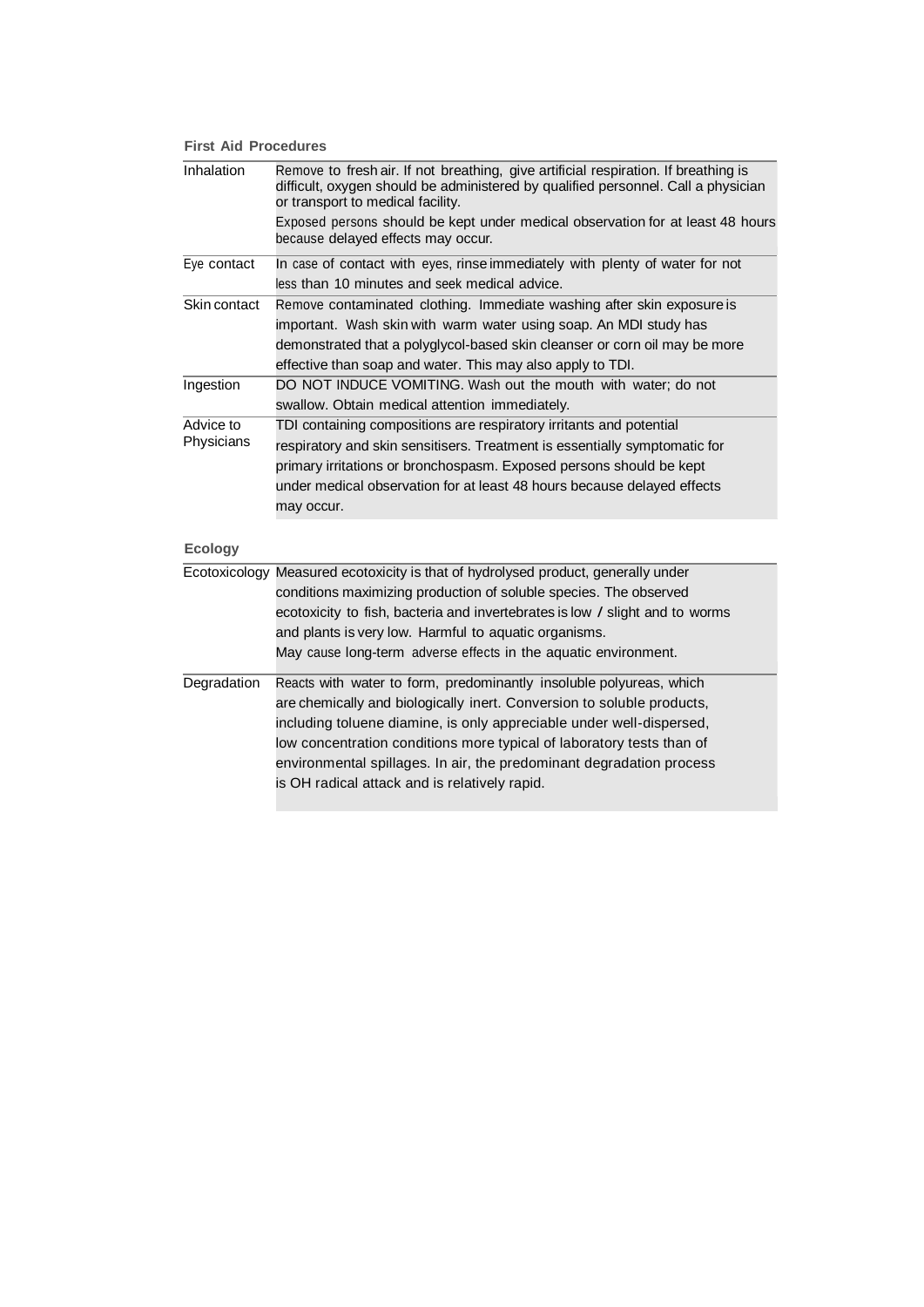## **Transport Classification**

#### **United Nations**

| UN number            | 2078                 |
|----------------------|----------------------|
| Class                | 6.1                  |
| Packing Group        |                      |
| Proper Shipping Name | TOLUENE DIISOCYANATE |

## **Sea (IMDG - Code)**

| UN number            | 2078                         |
|----------------------|------------------------------|
| Class                | 6.1                          |
| Packaging group      |                              |
| Label                | Toxic (skull and crossbones) |
| Proper shipping name | TOLUENE DIISOCYANATE         |

#### **Road / Rail (ADR - RID)**

| UN number              | 2078                         |
|------------------------|------------------------------|
| Class                  | 6.1                          |
| Packing group          |                              |
| Label                  | Toxic (skull and crossbones) |
| Proper shipping name   | TOLUENE DIISOCYANATE         |
| Orange-coloured plate: |                              |
|                        | ।∠∪78                        |

## **Air (ICAO - TI)**

| UN number            | 2078                         |
|----------------------|------------------------------|
| Class                | 6.1                          |
| Packing group        |                              |
| Label                | Toxic (skull and crossbones) |
| Proper shipping name | <b>TOLUENE DIISOCYANATE</b>  |